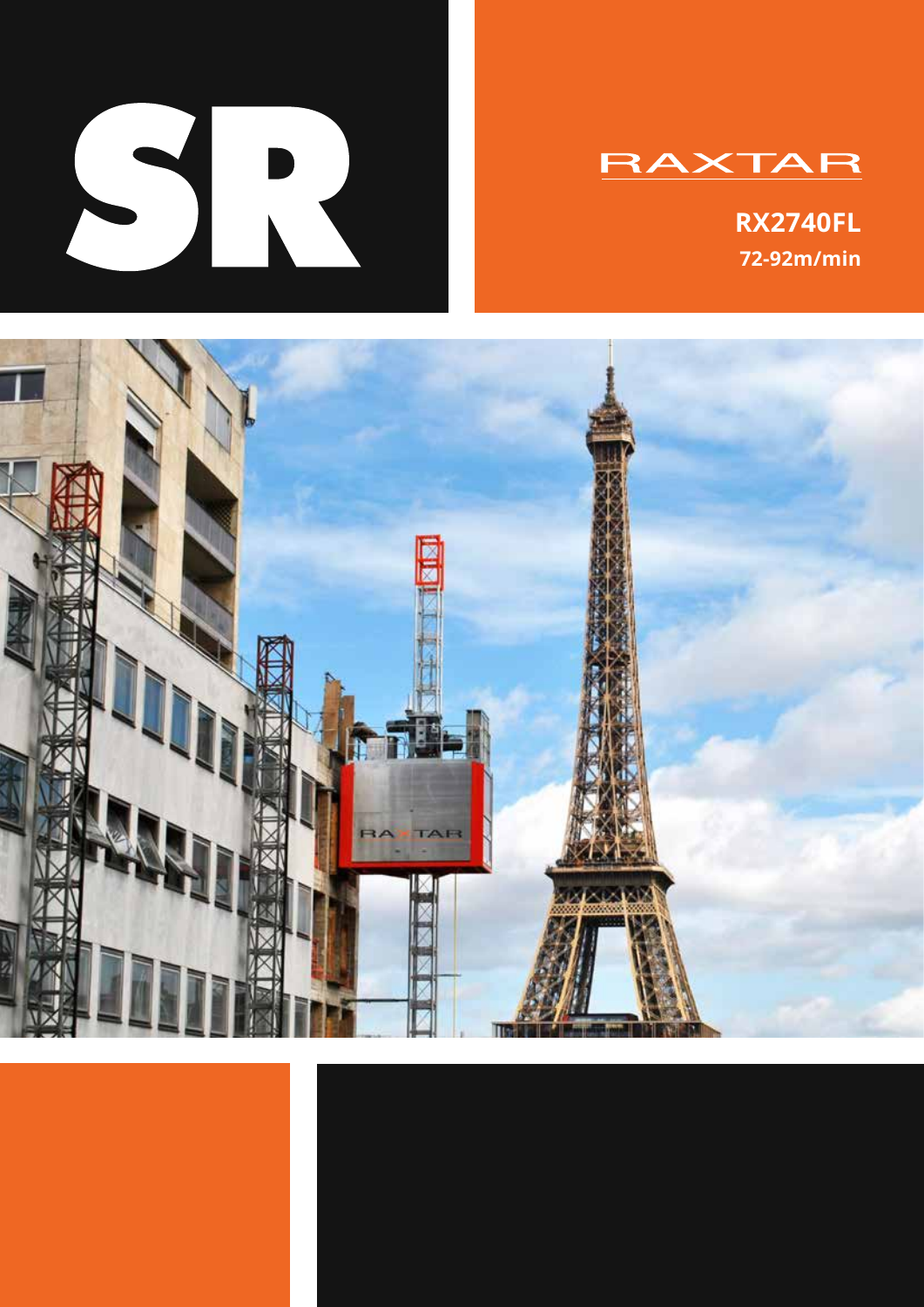

**SIDE VIEW**



**TOP VIEW**



**FRONT VIEW**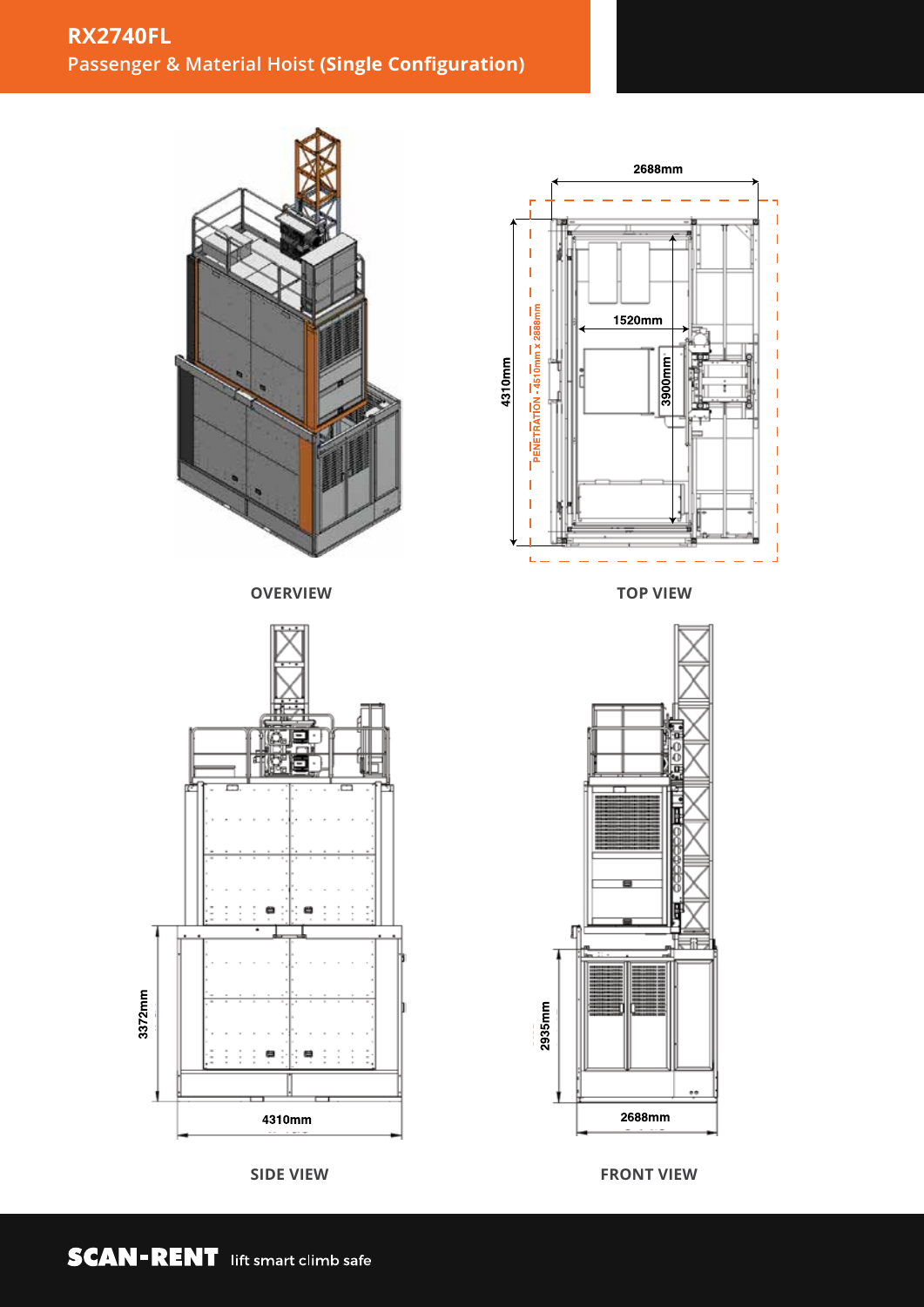











**RX2740FL**